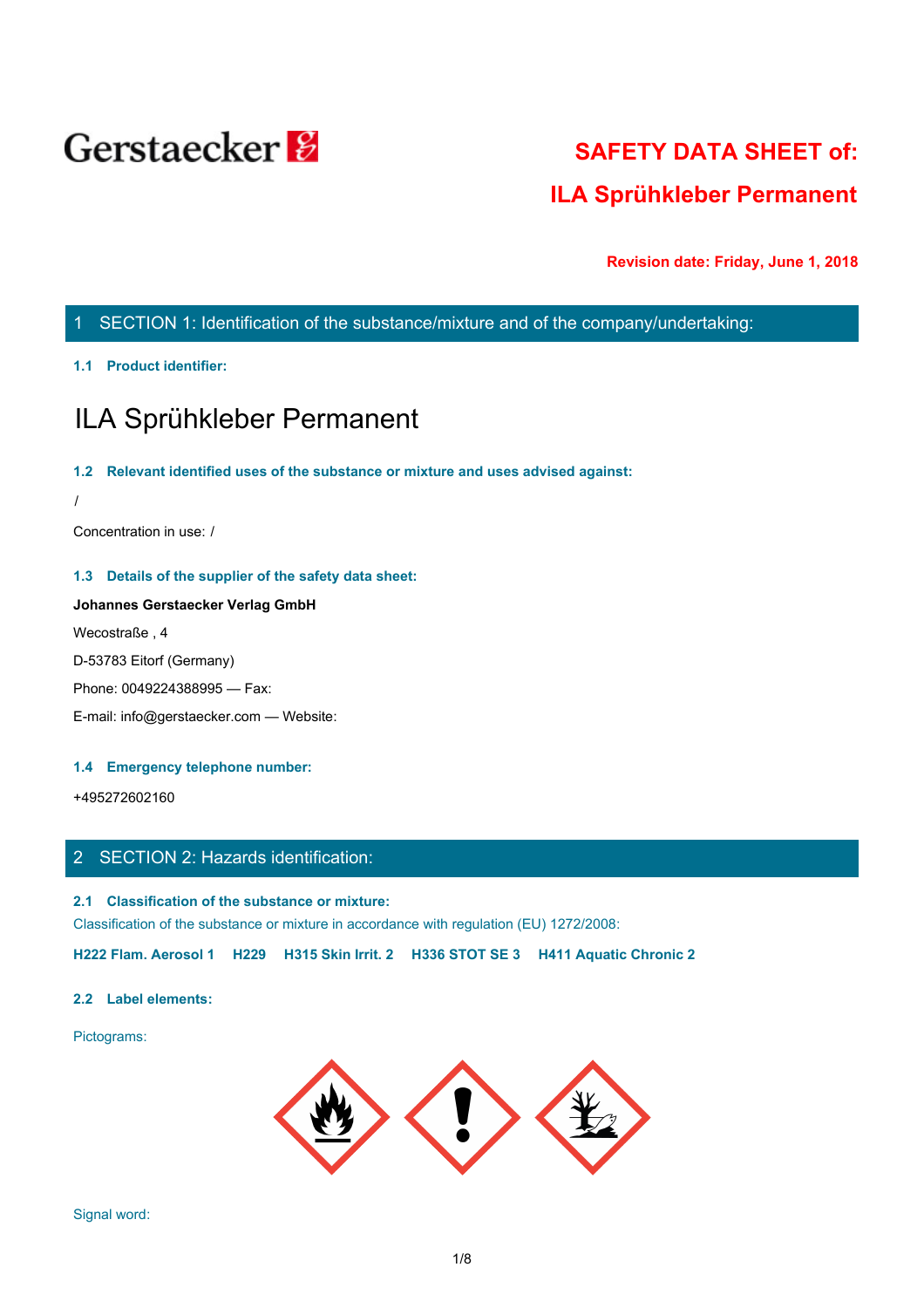# Danger

# Hazard statements:

| H222 Flam. Aerosol 1:          | Extremely flammable aerosol.                     |
|--------------------------------|--------------------------------------------------|
| H229:                          | Pressurised container: May burst if heated.      |
| <b>H315 Skin Irrit. 2:</b>     | Causes skin irritation.                          |
| <b>H336 STOT SE 3:</b>         | May cause drowsiness or dizziness.               |
| <b>H411 Aquatic Chronic 2:</b> | Toxic to aquatic life with long lasting effects. |

Precautionary statements:

| P210:      | Keep away from heat, hot surfaces, sparks, open flames and other ignition sources.<br>No smoking. |
|------------|---------------------------------------------------------------------------------------------------|
| P251:      | Do not pierce or burn, even after use.                                                            |
| P273:      | Avoid release to the environment.                                                                 |
| P362+P364: | Take off contaminated clothing and wash it before reuse.                                          |
| P403+P233: | Store in a well-ventilated place. Keep container tightly closed.                                  |
| P410+P412: | Protect from sunlight. Do not expose to temperatures exceeding 50°C/ 122°F.                       |

# Contains:

Hydrocarbons, C6 iso-alkanes <5% n-hexane

# **2.3 Other hazards:**

none and the state of the state of the state of the state of the state of the state of the state of the state of the state of the state of the state of the state of the state of the state of the state of the state of the s

# 3 SECTION 3: Composition/information on ingredients:

| Hydrocarbons, C6 iso-alkanes <5% n-hexane | $\leq 50$ %  | CAS number:                        |                                                                                                                              |
|-------------------------------------------|--------------|------------------------------------|------------------------------------------------------------------------------------------------------------------------------|
|                                           |              | <b>EINECS:</b>                     | 931-254-9                                                                                                                    |
|                                           |              | <b>REACH Registration number:</b>  | 01-2119484651-34                                                                                                             |
|                                           |              | <b>CLP Classification:</b>         | H225 Flam. Liq. 2<br><b>H304 Asp. Tox. 1</b><br>H315 Skin Irrit. 2<br><b>H336 STOT SE 3</b><br><b>H411 Aquatic Chronic 2</b> |
| n-Butane (<0,01% Butadiene -1,3)          | $\leq 30$ %  | CAS number:                        | 106-97-8                                                                                                                     |
|                                           |              | <b>EINECS:</b>                     | 203-448-7                                                                                                                    |
|                                           |              | <b>REACH Registration number:</b>  | Annex V                                                                                                                      |
|                                           |              | <b>CLP Classification:</b>         | H <sub>220</sub> Flam. Gas 1                                                                                                 |
| Propane                                   | $\leq 20 \%$ | CAS number:                        | 74-98-6                                                                                                                      |
|                                           |              | EINECS:                            | 200-827-9                                                                                                                    |
|                                           |              | REACH Registration number: Annex V |                                                                                                                              |
|                                           |              | <b>CLP Classification:</b>         | H220 Flam. Gas 1                                                                                                             |
| Methyl ethyl ketone                       | $\leq 6 \%$  | CAS number:                        | 78-93-3                                                                                                                      |
|                                           |              | <b>EINECS:</b>                     | 201-159-0                                                                                                                    |
|                                           |              | <b>REACH Registration number:</b>  | 01-2119457290-43                                                                                                             |
|                                           |              | <b>CLP Classification:</b>         | <b>EUH066</b><br>H225 Flam. Liq. 2<br>H319 Eye Irrit. 2<br><b>H336 STOT SE 3</b>                                             |
|                                           |              |                                    |                                                                                                                              |

For the full text of the H phrases mentioned in this section, see section 16.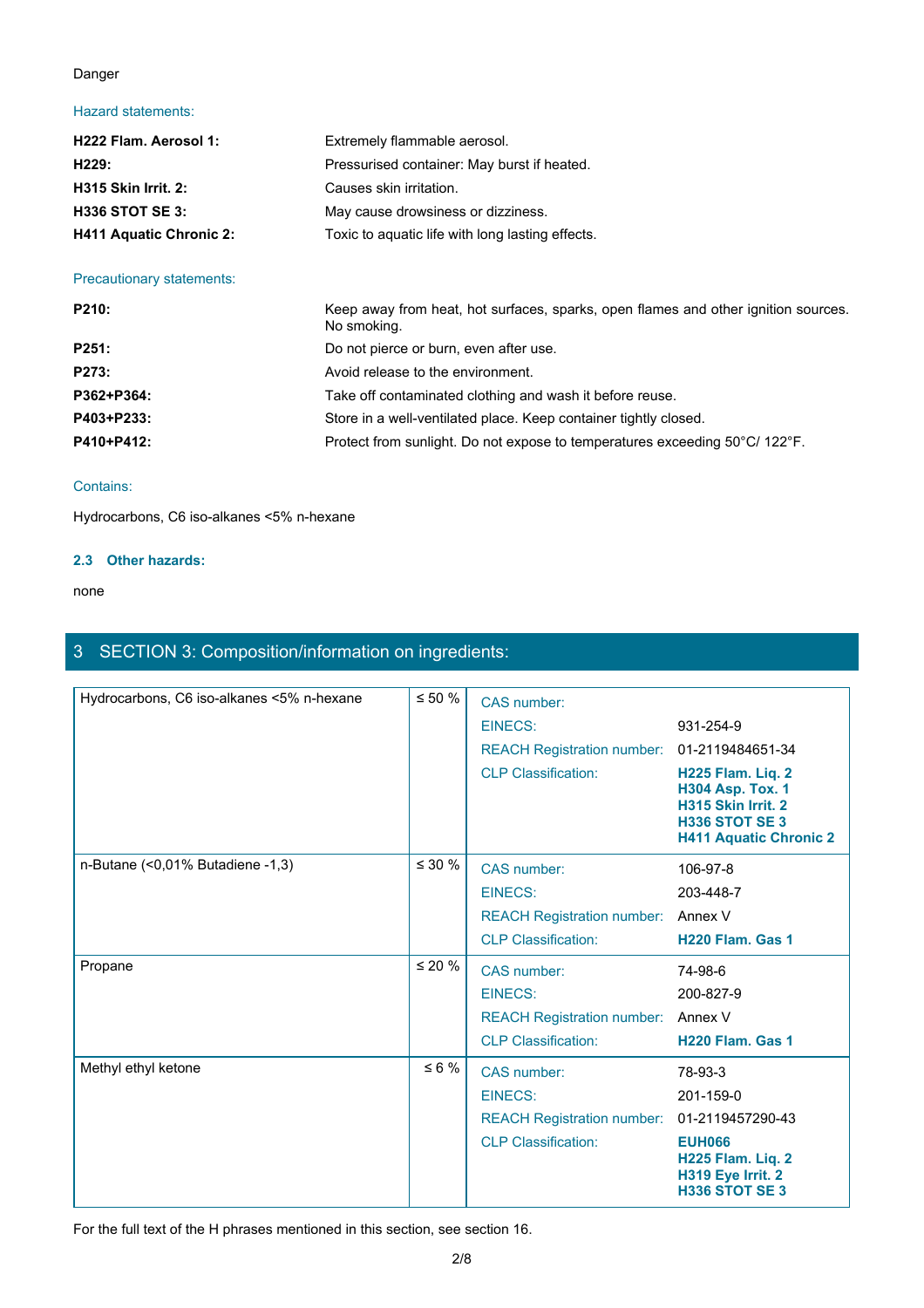# 4 SECTION 4: First aid measures:

### **4.1 Description of first aid measures:**

Always ask medical advice as soon as possible should serious or continuous disturbances occur.

| <b>Skin contact:</b> | remove contaminated clothing, rinse with plenty of water, if necessary seek medical<br>attention.                   |
|----------------------|---------------------------------------------------------------------------------------------------------------------|
| Eye contact:         | first prolonged rinsing with water (contact lenses to be removed if this is easily done)<br>then take to physician. |
| Ingestion:           | rinse mouth, do not induce vomiting, take to hospital immediately.                                                  |
| Inhalation:          | let sit upright, fresh air, rest and take to hospital.                                                              |
|                      |                                                                                                                     |

#### **4.2 Most important symptoms and effects, both acute and delayed:**

| <b>Skin contact:</b> | redness, pain                                               |
|----------------------|-------------------------------------------------------------|
| Eye contact:         | redness, pain, blurred vision                               |
| Ingestion:           | diarrhoea, headache, abdominal cramps, sleepiness, vomiting |
| Inhalation:          | sore throat, cough, shortness of breath, headache           |

### **4.3 Indication of any immediate medical attention and special treatment needed:**

none and the state of the state of the state of the state of the state of the state of the state of the state of the state of the state of the state of the state of the state of the state of the state of the state of the s

# 5 SECTION 5: Fire-fighting measures:

#### **5.1 Extinguishing media:**

CO2, foam, powder, sprayed water

### **5.2 Special hazards arising from the substance or mixture:**

none and the state of the state of the state of the state of the state of the state of the state of the state of the state of the state of the state of the state of the state of the state of the state of the state of the s

# **5.3 Advice for firefighters:**

**Extinguishing agents to be avoided:** none and the state of the state of the state of the state of the state of the state of the state of the state of the state of the state of the state of the state of the state of the state of the state of the state of the s

# 6 SECTION 6: Accidental release measures:

# **6.1 Personal precautions, protective equipment and emergency procedures:**

none<br>
S. SECTION 5: Fire-fighting measures:<br>
S. S. Special hazards arising from the substance or mixture:<br>
H. S. Special hazards arising from the substance or mixture:<br>
and avoid in the fumes, spilled substances and avoid windRemove any contaminated clothing and used contaminated protective equipment and dispose of it safely.

### **6.2 Environmental precautions:**

do not allow to flow into sewers or open water.

# **6.3 Methods and material for containment and cleaning up:**

Contain released substance, store into suitable containers. If possible remove by using absorbent material.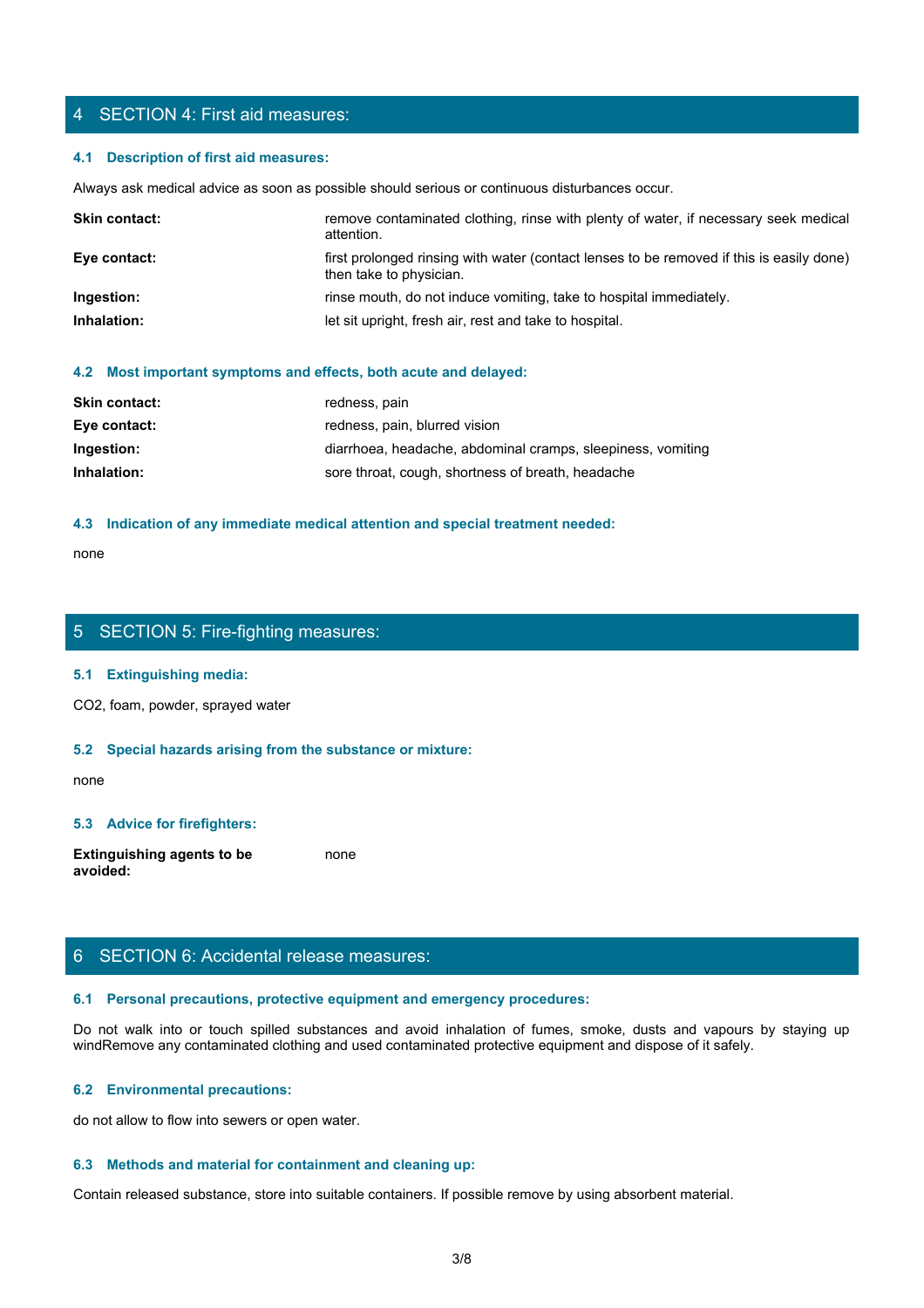### **6.4 Reference to other sections:**

for further information check sections 8 & 13.

# 7 SECTION 7: Handling and storage:

### **7.1 Precautions for safe handling:**

### **7.2 Conditions for safe storage, including any incompatibilities:**

### **7.3 Specific end use(s):**

# 8 SECTION 8: Exposure controls/personal protection:

## **8.1 Control parameters:**

# **8.2 Exposure controls:**

|                                  | handle with care to avoid spillage.                                                                                                                                                                                                                                                                                                                               |                       |
|----------------------------------|-------------------------------------------------------------------------------------------------------------------------------------------------------------------------------------------------------------------------------------------------------------------------------------------------------------------------------------------------------------------|-----------------------|
|                                  | 7.2 Conditions for safe storage, including any incompatibilities:                                                                                                                                                                                                                                                                                                 |                       |
|                                  | keep in a sealed container in a closed, frost-free, ventilated room.                                                                                                                                                                                                                                                                                              |                       |
| 7.3 Specific end use(s):         |                                                                                                                                                                                                                                                                                                                                                                   |                       |
|                                  |                                                                                                                                                                                                                                                                                                                                                                   |                       |
|                                  | 8 SECTION 8: Exposure controls/personal protection:                                                                                                                                                                                                                                                                                                               |                       |
| 8.1 Control parameters:          |                                                                                                                                                                                                                                                                                                                                                                   |                       |
|                                  | Listing of the hazardous ingredients in section 3, of which the TLV value is known                                                                                                                                                                                                                                                                                |                       |
|                                  | n-Butane (<0,01% Butadiene -1,3) 2,370 mg/m <sup>3</sup> , Propane 1,800 mg/m <sup>3</sup> , Hydrocarbons, C6 iso-alkanes <5% n-hexane 903<br>mg/m <sup>3</sup> , Methyl ethyl ketone 600 mg/m <sup>3</sup>                                                                                                                                                       |                       |
| 8.2 Exposure controls:           |                                                                                                                                                                                                                                                                                                                                                                   |                       |
| <b>Inhalation</b><br>protection: | if necessary, use an air-purifying face mask in case of respiratory hazards.                                                                                                                                                                                                                                                                                      |                       |
| <b>Skin</b><br>protection:       | handling with nitril-gloves (EN 374). Breakthrough time: >480' Material thickness: 0,35 mm.<br>Thoroughly check gloves before use. Take of the gloves properly without touching the outside<br>with your bare hands. The manufacturer of the protective gloves has to be consulted about the<br>suitability for a specific work station. Wash and dry your hands. | <b>AND</b>            |
| <b>Eye</b><br>protection:        | keep an eye-rinse bottle within reach. Tight-fitting safety goggles. Wear a face shield and<br>protective suit in case of exceptional processing problems.                                                                                                                                                                                                        | $\blacktriangleright$ |
| <b>Other</b><br>protection:      | impermeable clothing. The type of protective equipment depends on the concentration and<br>amount of hazardous substances at the work station in question.                                                                                                                                                                                                        |                       |
|                                  | 9 SECTION 9: Physical and chemical properties:                                                                                                                                                                                                                                                                                                                    |                       |

# 9 SECTION 9: Physical and chemical properties:

# **9.1 Information on basic physical and chemical properties:**

| <b>Melting point/melting range:</b> |                  |
|-------------------------------------|------------------|
| <b>Boiling point/Boiling range:</b> | $-42 °C - 80 °C$ |
| pH:                                 |                  |
| pH 1% diluted in water:             |                  |
| Vapour pressure/20°C.:              | 853 000 Pa       |
| Vapour density:                     | not applicable   |
| Relative density, 20°C:             | 0.7500 kg/l      |
| Appearance/20°C:                    | liquid           |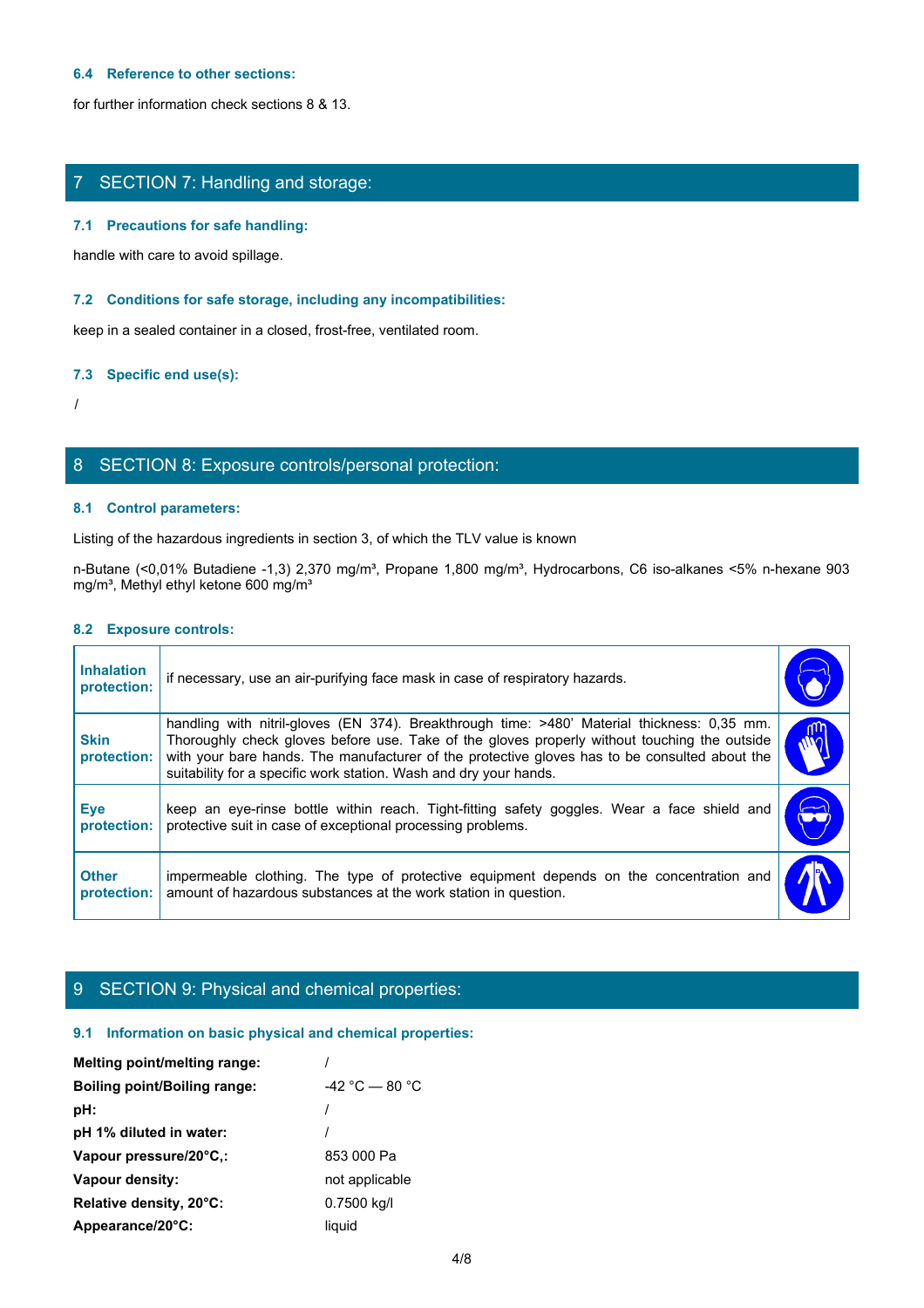| Flash point:                                                 | -25 $^{\circ}$ C     |
|--------------------------------------------------------------|----------------------|
| Flammability (solid, gas):                                   | not applicable       |
| <b>Auto-ignition temperature:</b>                            |                      |
| <b>Upper flammability or explosive</b><br>limit, $(Vol %)$ : |                      |
| Lower flammability or explosive<br>limit, (Vol %):           |                      |
| <b>Explosive properties:</b>                                 | not applicable       |
| <b>Oxidising properties:</b>                                 | not applicable       |
| <b>Decomposition temperature:</b>                            |                      |
| Solubility in water:                                         | not soluble          |
| <b>Partition coefficient: n-</b><br>octanol/water:           | not applicable       |
| Odour:                                                       | characteristic       |
| <b>Odour threshold:</b>                                      | not applicable       |
| Dynamic viscosity, 20°C:                                     | 50 mPa.s             |
| Kinematic viscosity, 40°C:                                   | $67 \text{ mm}^2$ /s |
| Evaporation rate ( $n-BuAc = 1$ ):                           | 9.600                |

# **9.2 Other information:**

| Volatile organic component (VOC): 88.53 %     |  |
|-----------------------------------------------|--|
| Volatile organic component (VOC): 582.804 q/l |  |
| <b>Sustained combustion test:</b>             |  |

# 10 SECTION 10: Stability and reactivity:

# **10.1 Reactivity:**

stable under normal conditions.

### **10.2 Chemical stability:**

extremely high or low temperatures.

### **10.3 Possibility of hazardous reactions:**

none and the state of the state of the state of the state of the state of the state of the state of the state of the state of the state of the state of the state of the state of the state of the state of the state of the s

### **10.4 Conditions to avoid:**

protect from sunlight and do not expose to temperatures exceeding + 50°C.

# **10.5 Incompatible materials:**

keep away from sources of ignition

# **10.6 Hazardous decomposition products:**

doesn't decompose with normal use

# 11 SECTION 11: Toxicological information:

# **11.1 Information on toxicological effects:**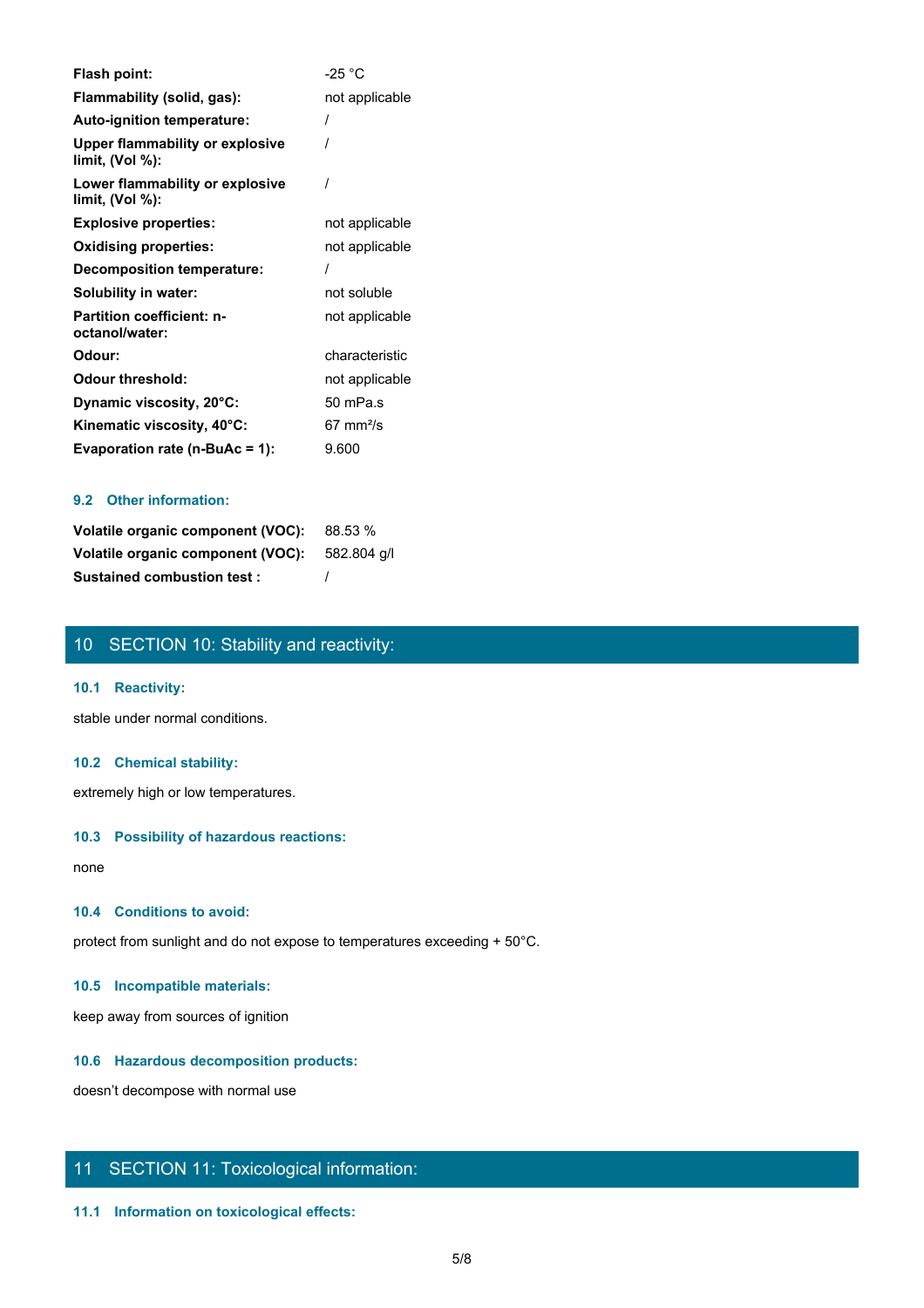**H315 Skin Irrit. 2:** Causes skin irritation. **H336 STOT SE 3:** May cause drowsiness or dizziness.

/

# **Calculated acute toxicity, ATE oral:** / **Calculated acute toxicity, ATE dermal:**

| Hydrocarbons, C6 iso-alkanes <5% n-hexane | LD50 oral, rat:<br>LD50 dermal, rabbit:<br>LC50, Inhalation, rat, 4h: | $\geq$ 5 000 mg/kg<br>$\geq$ 5 000 mg/kg<br>$\geq 50$ mg/l |
|-------------------------------------------|-----------------------------------------------------------------------|------------------------------------------------------------|
| n-Butane (<0,01% Butadiene -1,3)          | LD50 oral, rat:<br>LD50 dermal, rabbit:<br>LC50, Inhalation, rat, 4h: | $\geq$ 5 000 mg/kg<br>$\geq$ 5 000 mg/kg<br>$\geq 50$ mg/l |
| Propane                                   | LD50 oral, rat:<br>LD50 dermal, rabbit:<br>LC50, Inhalation, rat, 4h: | $\geq 5000$ mg/kg<br>$\geq$ 5 000 mg/kg<br>$\geq 50$ mg/l  |
| Methyl ethyl ketone                       | LD50 oral, rat:<br>LD50 dermal, rabbit:<br>LC50, Inhalation, rat, 4h: | 2 737 mg/kg<br>$\geq$ 5 000 mg/kg<br>$\geq 50$ mg/l        |

# 12 SECTION 12: Ecological information:

# **12.1 Toxicity:**

| Hydrocarbons, C6 iso-alkanes <5% n-hexane | LC50 (Fish):    | 4.26 mg/L (96h)(Oncorhynchus mykiss)           |  |
|-------------------------------------------|-----------------|------------------------------------------------|--|
|                                           | EC50 (Daphnia): | $2.7 \text{ mq/L}$                             |  |
|                                           | EC50 (Algae):   | 10.7 mg/L (Pseudokirchneriella<br>subcapitata) |  |
|                                           | NOEC (Algae):   | 7,51 mg/L (Pseudokirchneriella<br>subcapitata) |  |
| Methyl ethyl ketone                       | LC50 (Fish):    | 2993 mg/L (96h)                                |  |
|                                           | NOEC (Fish):    | 1170 mg/L (96h)                                |  |
|                                           | EC50 (Daphnia): | 308 mg/L (48h)                                 |  |
|                                           | NOEC (Daphnia): | 68 mg/L (48h)                                  |  |
|                                           | EC50 (Algae):   | 2029 mg/L (96h)                                |  |
|                                           |                 |                                                |  |

# **12.2 Persistence and degradability:**

No additional data available

# **12.3 Bioaccumulative potential:**

|                                           | <b>LAdditional data:</b> |
|-------------------------------------------|--------------------------|
| Hydrocarbons, C6 iso-alkanes <5% n-hexane | Log Pow: $3.6$           |
| $n$ -Butane (<0,01% Butadiene -1,3)       | log Pow: 2,890           |
| Methyl ethyl ketone                       | Log Pow: 0.3             |

# **12.4 Mobility in soil:**

| Water hazard class, WGK (AwSV): |             |
|---------------------------------|-------------|
| Solubility in water:            | not soluble |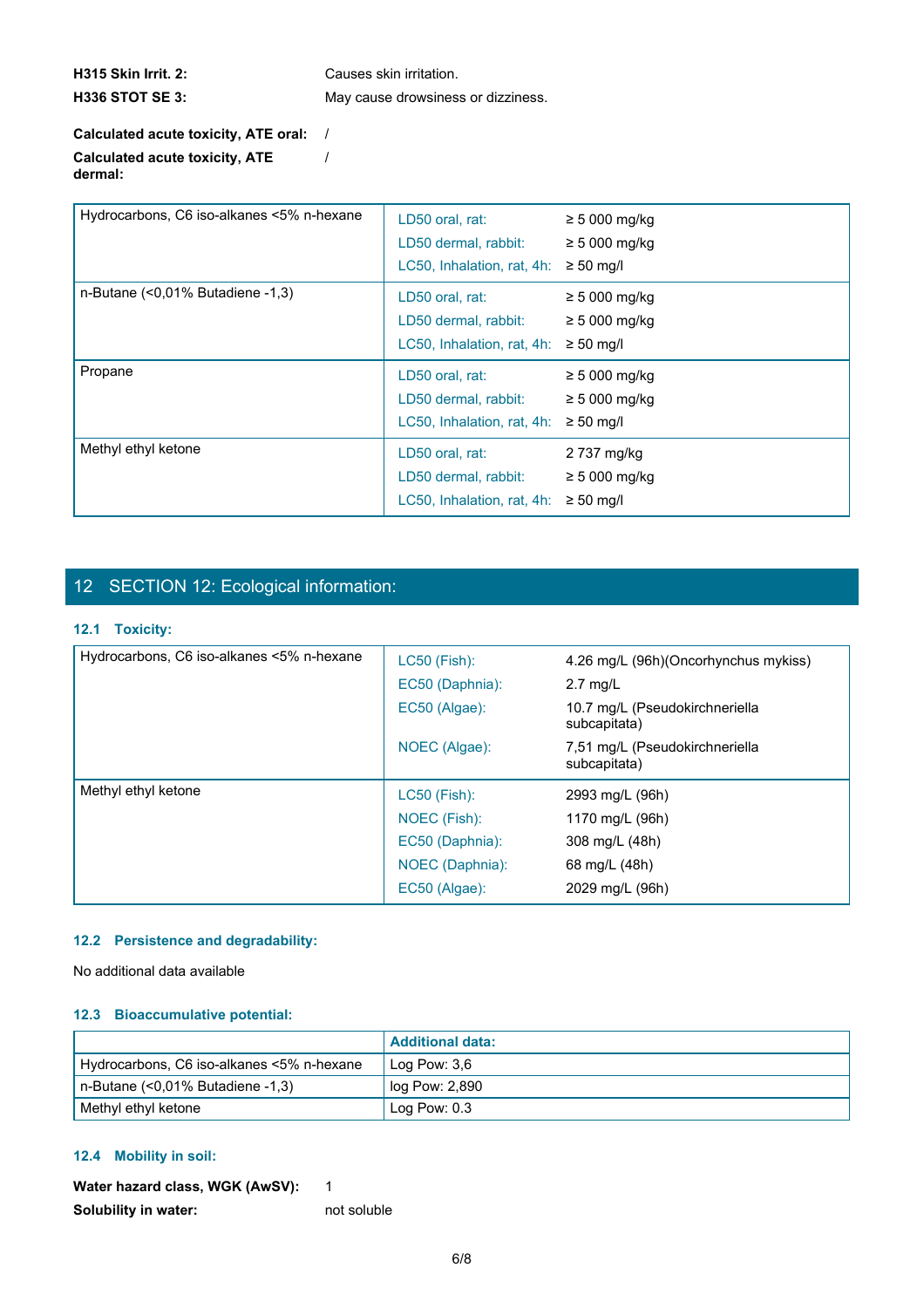### **12.5 Results of PBT and vPvB assessment:**

No additional data available

## **12.6 Other adverse effects:**

No additional data available

# 13 SECTION 13: Disposal considerations:

#### **13.1 Waste treatment methods:**

Draining into the sewers is not permitted. Removal should be carried out by licensed services. Possible restrictive regulations by local authority should always be adhered to.

# 14 SECTION 14: Transport information:

**14.1 UN number:**

1950

### **14.2 UN proper shipping name:**

UN 1950 Aerosols, flammable, 5F, (D)

## **14.3 Transport hazard class(es):**

| Class(es):                              | 5F             |
|-----------------------------------------|----------------|
| Identification number of the<br>hazard: | not applicable |

#### **14.4 Packing group:**

not applicable

# **14.5 Environmental hazards:**

environmentally hazardous

# **14.6 Special precautions for user:**

Hazard characteristics: Risk of fire. Risk of explosion. Containments may explode when heated. **Additional guidance:** Take cover. Keep out of low areas.



# 15 SECTION 15: Regulatory information:

**15.1 Safety, health and environmental regulations/legislation specific for the substance or mixture:**

Water hazard class, WGK (AwSV): 1